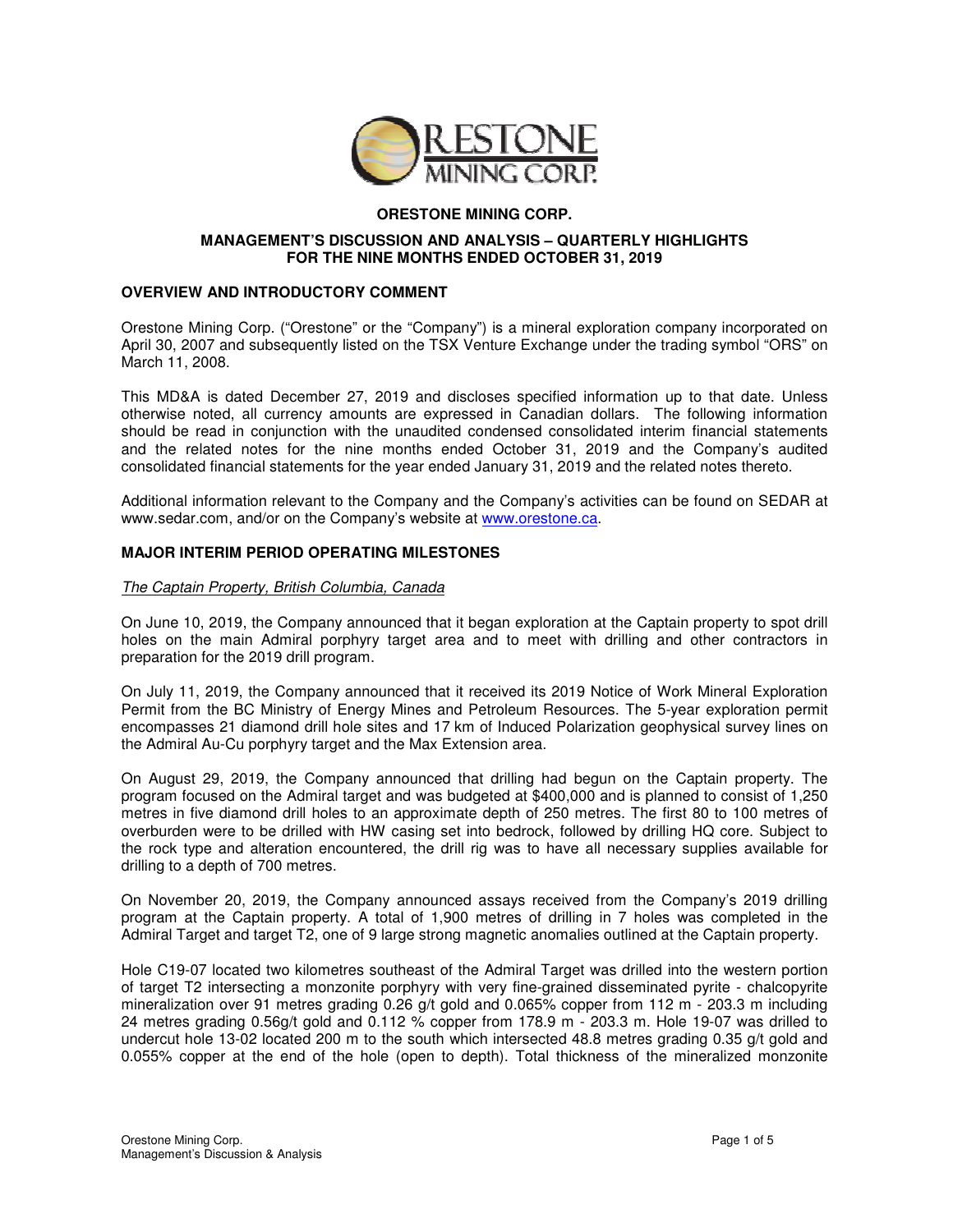

porphyry and altered volcanics is estimated at 140 metres with a combined average grade of 0.29 g/t gold and 0.062% copper. The T2 magnetic high target measures 200 m x 700 m.

Drilling in the Admiral Target was unsuccessful at locating the source of the mineralized zenolith (IP high target) within the post mineral dyke (PMD) intersected in drill hole C13-03. Drill holes C19-02 and C19-05 intersected chlorite altered volcanics on the north and west side of the PMD and drill holes C19-03, C19- 04 and C19-06 on the northern and southern margin of the PMD intersected sericite altered monzonite with fine disseminated pyrite. Drill hole C19-03 immediately south of the PMD did intersect a sericite altered monzonite sill and andesite from 265.6 m to 295 m (30 metres) grading 0.24 g/t Au and 818 ppm copper, which remains open to depth.

### Resguardo Property, City of Copiapo, Chile

On June 21, 2019, the Company announced that it began exploration on its Resguardo copper-gold Porphyry Project in Northern Chile. The Resguardo project is located 90 km NE of the City of Copiapo, Chile, covers 29 square km of mining concessions and can be explored year round. In 2019, exploration consisted of a program of geophysics, mapping and geochemical sampling.

On September 17, 2019, the Company announced the results of IP/Resistively geophysical survey on its Resguardo Project in the Copiapo District of Northern Chile. The survey was designed to test the potential for copper-gold porphyry or manto style mineralization below historic surface workings. A total of 8 kilometres of IP/Resistivity was completed in four lines, each of which was 2000 m length.

A large chargeability anomaly was outlined at a depth of 150 to 250m below surface with values greater than 12mV/V over a strike of 1400 metres and width of 500-800 metres. A central core of greater than 20 mV/V over a strike length of 1100 metres and width of 300-600 metres shows values up to 45mV/V and the anomaly remains open to depth.

In addition the most western line of the survey located 1000 metres west of the IP anomaly has outlined a broad IP chargeability anomaly of +9.5 mV/V over a 600 metre width open to the west indicating that there may be another target area requiring expansion of the IP/Resistivity geophysical coverage.

On November 25, 2019, the Company announced that the Company through its newly formed Chilean subsidiary Cerro Golpe de Rayo SpA, continued its exploration program on the Resguardo property in northern Chile. The program further defined potential for porphyry and manto style copper-gold mineralization at a shallow depth. Work consisted of detailed mapping, sampling of outcrops and systematic geochemical sampling.

Copper-gold mineralization occurs as dissemination's and fracture coatings within a 50-100 metre wide zone along a strike length of 1500 metres, open to the southwest. Where favorable flat lying carbonate beds occur, copper-gold manto-skarn mineralization is present up to 20 metres in thickness. Historically near-surface oxide copper grading 1% to 7% and approximately 0.50 g/t gold was mined intermittently from pits and tunnels. Although sampling is believed to have been competently carried out, it was not certified by a professional geologist, therefore the results are not NI 43-101 compliant and cannot be relied upon.

Orestone believes these historic workings to be peripheral to, and may represent leakage from, a large copper-gold porphyry or manto system at a shallow depth. This model is supported by the results of a recently completed Induced Polarization (IP) survey geophysical program detailed in the Company's news release of September 17, 2019.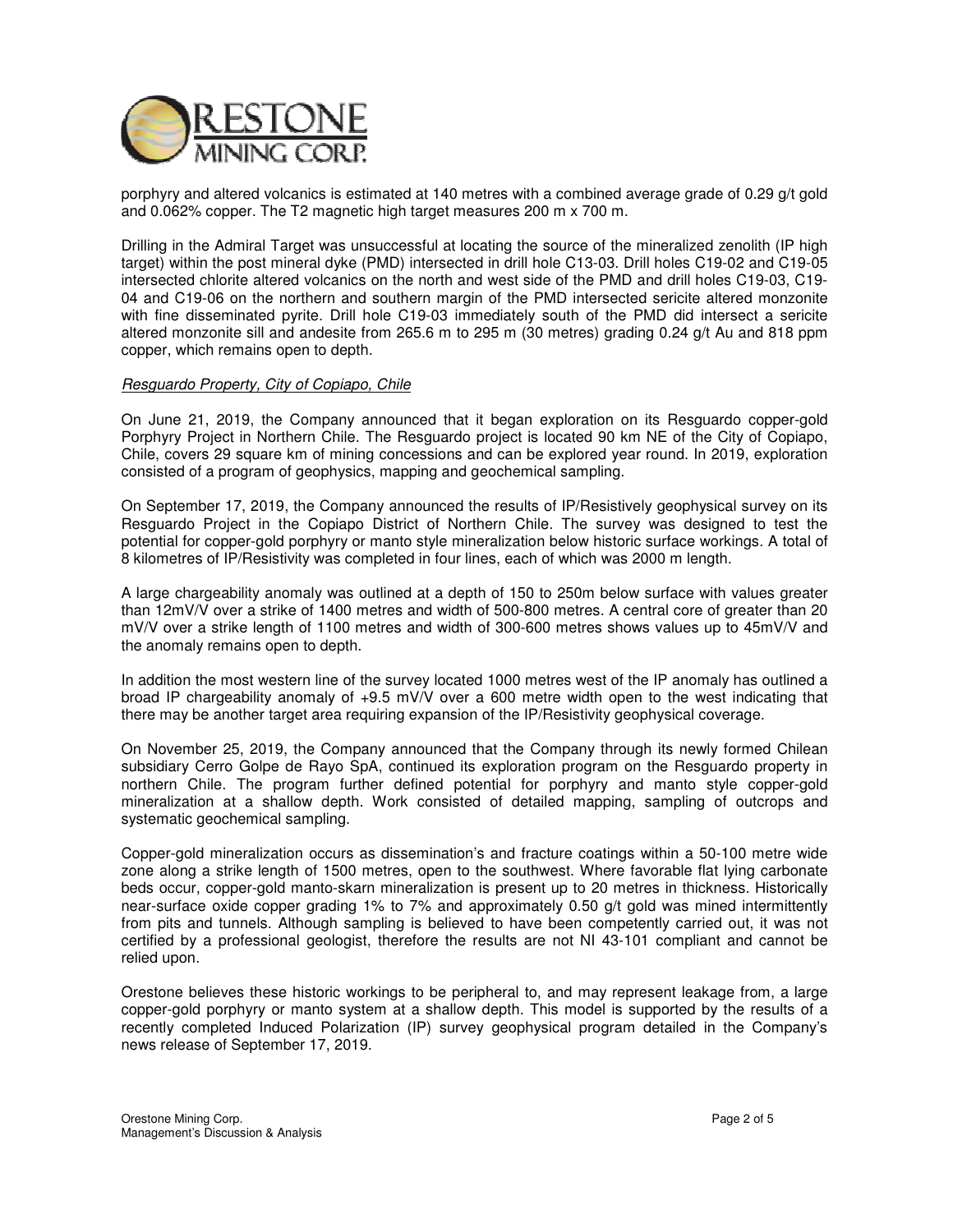

# **Corporate**

On May 13, 2019, the Company announced the appointment of Mr. James Anderson to the Company's Board of Directors.

On June 3, 2019, the Company announced the appointment of Mr. Bruce Winfield as President. Mr. Hottman resigned from the position of President and remained as the Company's Chairman and CEO.

## **INTERIM PERIOD FINANCIAL CONDITION**

#### Capital Resources

During the nine months ended October 31, 2019, the Company issued an aggregate of 1,008,334 common shares for gross proceeds of \$100,833 pursuant to the exercise of warrants.

On April 29, 2019, the Company completed a non-brokered private placement issuing 10,450,091 units ("Units") at a price of \$0.11 per Unit for aggregate gross proceeds of up to \$1,149,510 (the "Offering"). Each Unit consists of one common share of the Company and one common share purchase warrant. Each warrant is exercisable for one common share of the Company at a price of \$0.15 for two years from the date of issuance. The Company paid a cash fee of \$25,846 of the proceeds of the Offering to certain arm's length finders.

On August 20, 2019, the Company closed the first tranche of a non-brokered private placement by issuing 1,573,750 units ("Unit") at a price of \$0.16 per Unit for gross proceeds of \$251,800, and on August 23, 2019 closed the second and final tranche of \$416,000 by issuing 2,600,000 units at a price of \$0.16 per Unit. Each Unit consists of one common share of the Company qualifying as a "flow through" share pursuant to the Income Tax Act (Canada) ("Flow Through Share") and one half of one common share purchase warrant, with each whole warrant being exercisable to purchase one (non flow through) common share of the Company at a price of \$0.22 until August 20, 2020 for the first tranche and until August 23, 2020 for the second tranche. Finders' fees amounting to \$26,040 were paid in connection with private placement.

On August 29, 2019, the Company granted directors, officers and consultants of the Company incentive stock options to purchase an aggregate of 300,000 common shares. The options are exercisable until August 28, 2024 at an exercise price of \$0.20 per share.

The Company is aware of the current conditions in the financial markets and has planned accordingly. The Company's current treasury and the future cash flows from equity issuances and the potential exercise of warrants and options, along with the planned developments within the Company will allow its efforts to continue throughout 2019. If the market conditions prevail or improve, the Company will make adjustment to budgets accordingly.

#### **Liquidity**

.

As at October 31, 2019, the Company had working capital of \$326,054 (January 31, 2019 – working capital deficiency of \$276,360). As at October 31, 2019, cash totaled \$512,347, an increase of \$463,998 from \$48,349 as at January 31, 2019. The increase was due to (a) the net proceeds from financing activities of \$1,791,901 while being offset by (b) operating expenses of \$756,215 and (c) exploration and evaluation assets expenditures of \$571,688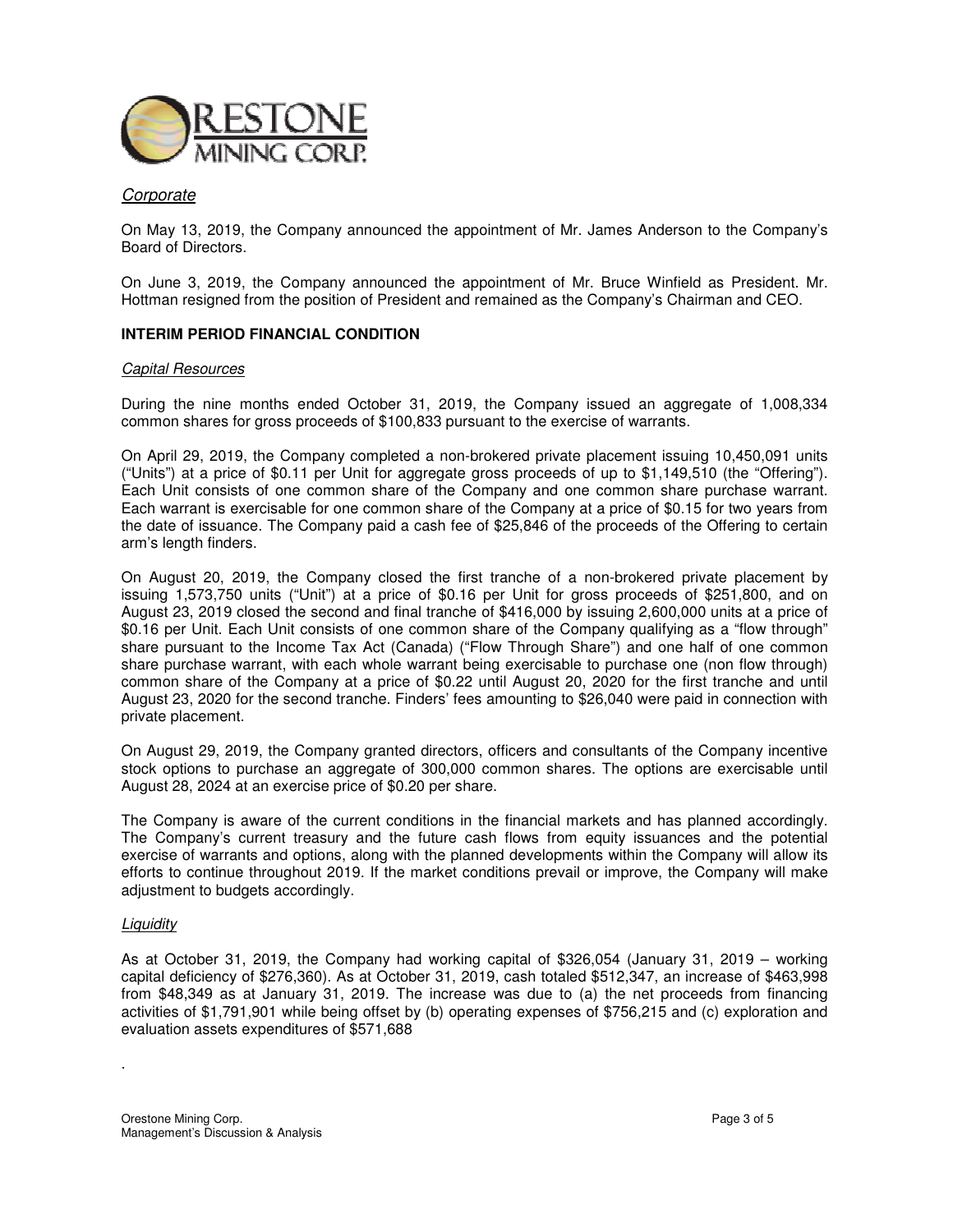

#### **Operations**

## **For the three months ended October 31, 2019 compared with the three months ended October 31, 2018:**

The Company recorded a comprehensive loss for the three months ended October 31, 2019 of \$199,801 (loss per share - \$0.01) compared to a comprehensive loss of \$95,583 (loss per share - \$0.01) for the three months ended October 31, 2018.

Excluding the non-cash share-based compensation of \$31,883 (2018 - \$28,146), the expenses amounted to \$165,419 (2018 - \$67,634), an increase of \$97,785. The change in the expenses was mainly due to increases in: (a) salaries and consulting fees (2019 - \$66,392; 2018 - \$36,447); (b) office expenditures (2019 - \$16,745; 2018 - \$4,667); (c) professional fees (2019 - \$24,853; 2018 - \$16,472); (d) investor relations (2019 - \$17,815; 2018 - \$5,966) and (e) marketing (2019 - \$20,975; 2018 - \$Nil). All such increases are because the Company was active in carrying out the exploration programs at its Captain property and Resguardo property, as well as completing the private placement. The increases were offset by a decrease in project search (2019 - \$830; 2018 - \$3,015).

### **For the nine months ended October 31, 2019 compared with the nine months ended October 31, 2018:**

The Company recorded a comprehensive loss for the nine months ended October 31, 2019 of \$477,068 (loss per share - \$0.02) compared to a comprehensive loss of \$263,412 (loss per share - \$0.02) for the nine months ended October 31, 2018.

Excluding the non-cash share-based compensation of \$114,390 (2018 - \$64,017), the expenses amounted to \$383,410 (2018 - \$199,592), an increase of \$183,818. The change in the expenses was mainly due to increases in: (a) salaries and consulting fees (2019 - \$154,973; 2018 – \$91,934); (b) travel expenditures (2019 - \$28,413; 2018 - \$Nil); (c) professional fees (2019 - \$52,970; 2018 - \$35,692); (d) investor relations (2019 - \$55,283; 2018 - \$7,248); (e) office expenses (2019 - \$33,945; 2018 - \$17,985) and (f) marketing (2019 - \$20,975; 2018 - \$Nil). All such increases are because the Company was active in carrying out the exploration programs at its Captain property and Resguardo property, as well as completing the two private placements. The increases were offset by a decrease in project search expenses (2019 -\$15,796; 2018 - \$31,753).

## **SIGNIFICANT RELATED PARTY TRANSACTIONS**

During the quarter, there was no significant transaction between related parties.

#### **COMMITMENTS, EXPECTED OR UNEXPECTED, OR UNCERTAINTIES**

As of the date of the MD&A, the Company has no outstanding commitments.

Other than disclosed in this MD&A – Quarterly Highlights, the Company does not have any commitments, expected or unexpected, or uncertainties.

#### **RISK FACTORS**

In our MD&A filed on SEDAR May 31, 2019 in connection with our annual financial statements (the "Annual MD&A"), we have set out our discussion of the risk factors which we believe are the most significant risks faced by Orestone. An adverse development in any one risk factor or any combination of risk factors could result in material adverse outcomes to the Company's undertakings and to the interests